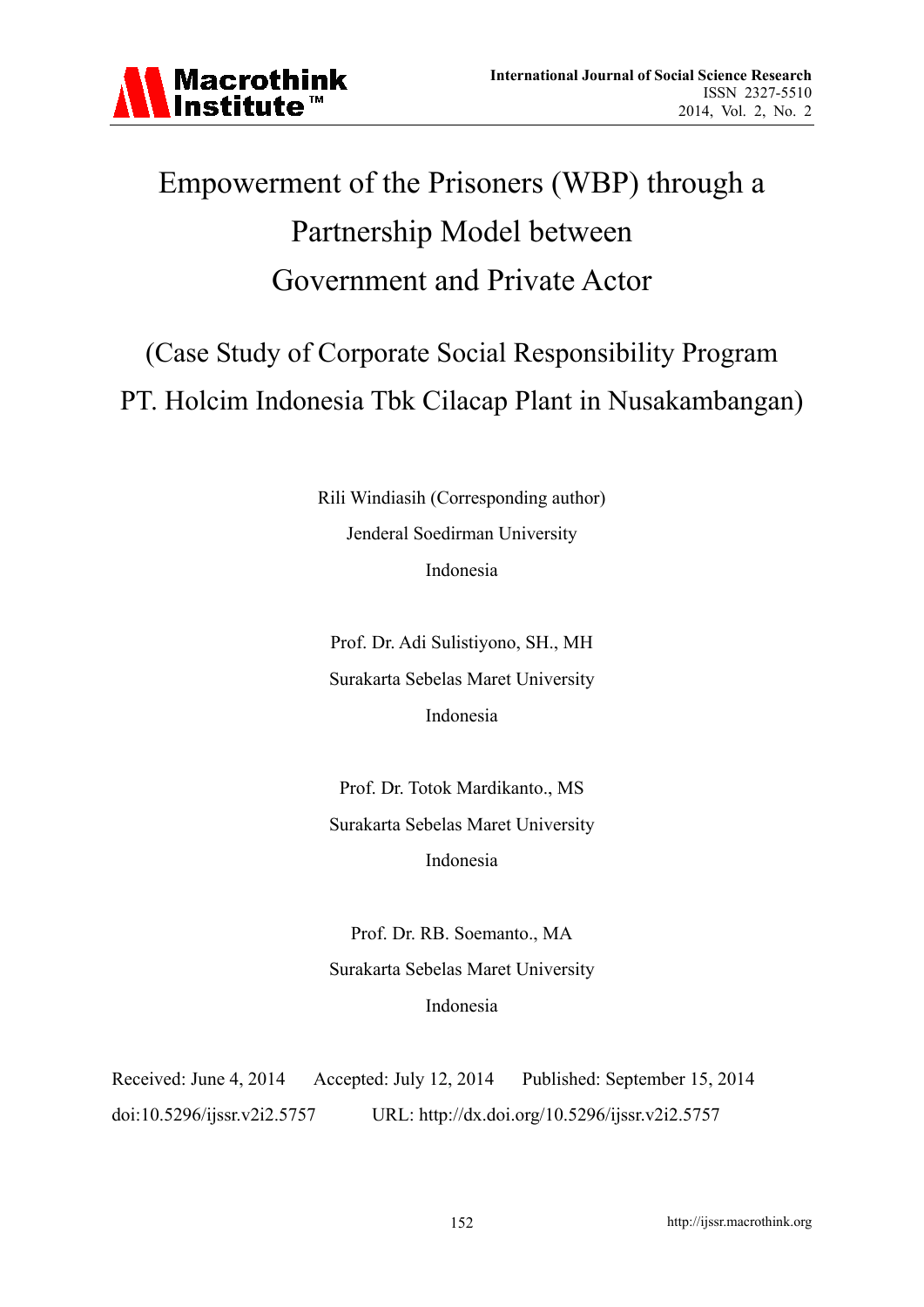

### **Abstract**

The objectives of this research would be defined as follows: (1) To describe the implementation of the empowerment of the prisoners in Nusakambangan before the partnership program of Corporate Social Responsibility PT Holcim Indonesia Tbk Cilacap Plant is executed. (2) To identify the implementation of the empowerment of the prisoner between government and private actor through Corporate Social Responsibility PT Holcim Indonesia Tbk Cilacap Plant in Nusakambangan. (3) To Develop some alternative models for the empowerment of the prisoners through partnership programs between government and private actor especially by implementing Corporate Social Responsibility program in an effort to optimize the empowerment of the prisoners in the future. The research was conducted through a case study approach in PT. Holcim Indonesia Tbk. Cilacap Plant and some prisons that are located in Nusakambangan. This Research used 61 research informants. Data were collected by interviews, focus group discussions, observations and documents study. The validity of the data is checked through a deeper observation, increasing persistence, method of triangulation and triangulation of data sources were then all analyzed with an interactive model. As the Data support, researchers conducted questionnaires to prisoners and prison officers at Nusakambangan. The results showed: (1) The empowerment of prisoners in Nusakambangan before the implementation of the partnership program of Corporate Social Responsibility PT Holcim Indonesia Tbk Cilacap Plant is still less than optimal. (2) The implementation of empowerment programs between government and PT Holcim Indonesia Tbk Cilacap Plant in Nusakambangan is positively perceived by stakeholders, both inside and outside stakeholders, although it still requires some improvement in its implementation. (3) A sustainable collaborative partnerships between government with the private sector to optimalize the issue of empowerment in the future is directed to (a) Strengthening the Partnership, (b) Strengthening the Implementation Stages of CSR, (c) Strengthening the Empowerment Development. Suggestion to the goverment. It is believed that the power of government in making polcy playing a paramount importance to obtain he opportunity of CSR program. Moreover, government should seriously consider to renew the structure of ministry of law in terms of institutions that deals with this issue. The suggestion is also addressed to the improvement of the quality of the officers. It should be considered that the quality of the officers play important role in facilitating an effective empowerment. Suggestion to private actor CSR program that is concrate and sustainable shall be implemented by the private actor to support the empowerment running effectively. Suggestion to the society Negative stigma that attached to the prisoners in some circumstances can influence the involvement of the society in the empowerment program. That is why, society is expected that the society can give an opportunity to them to contribute themselves in social interaction when they have already finished their punishment.

**Keywords:** Empowerment, inmates (prisoners), partnerships, Corporate Social Responsibility (CSR)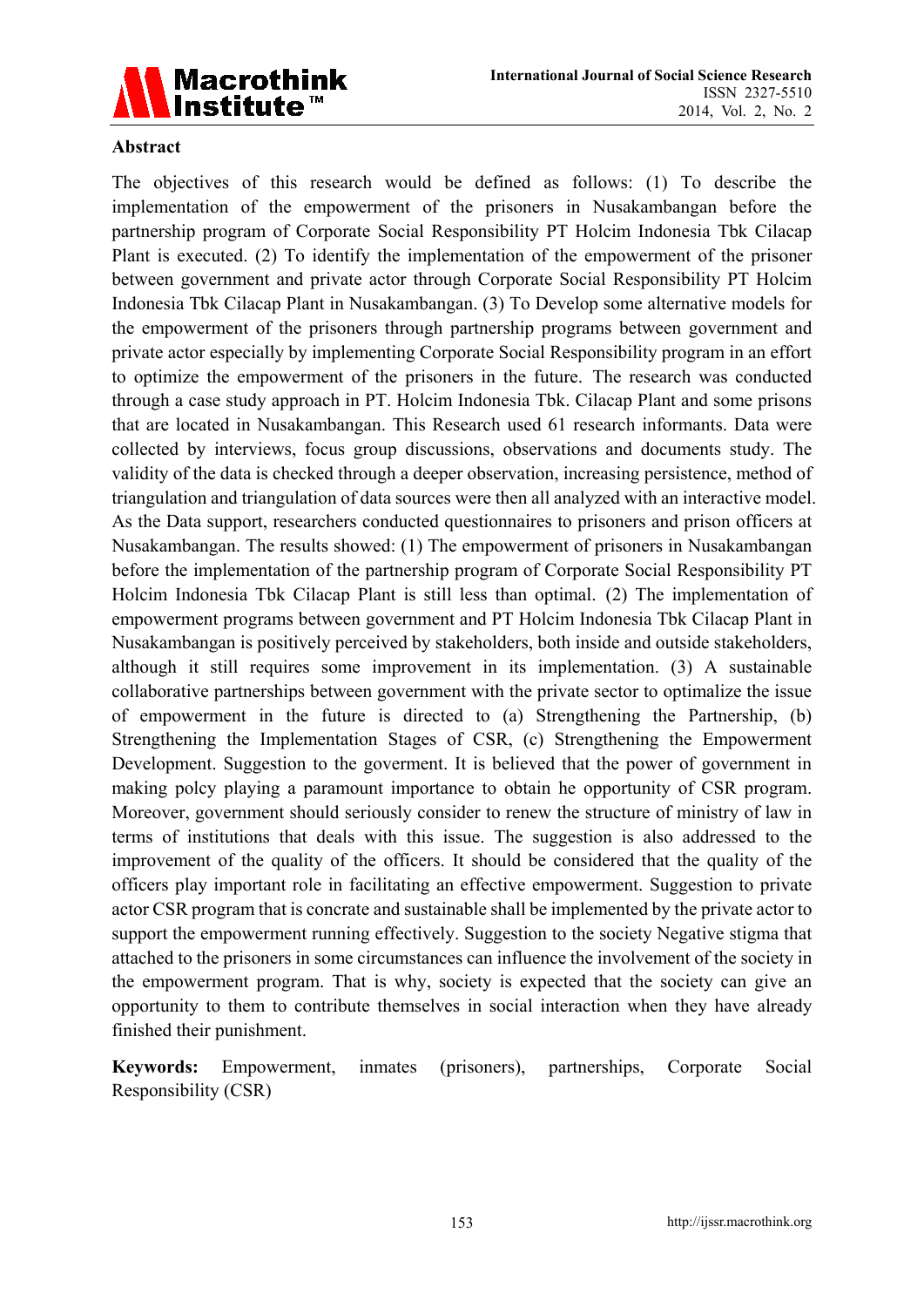

# **1. Introduction**

Prison is a sub-institution of the criminal justice system which has a strategic function for the execution of the imprisonment as well as a place for the empowerment of the prisoners, hereinafter in this research will be referred as WBP (prisoners), it is in accordance with Law No. 12 Year 1995. According to Parsons et al., in Mardikanto (2010), empowerment is a process to encourage someone to participate in variety events of their lives. Empowerment emphasizes that people gain enough skills, knowledge and power to affect and influence his life and the life of others.

The function of the correctional system is to prepare the prisoners (WBP) to integrate with the society, so they can replay their role and function as the member of a society, that is free and responsible. In this case, integration means a fully restoration of the relationship between WBP and the society (Article 3 of the Law No.12/1995). Correctional process is a process that must be passed by each WBP from their entry until their criminal sanction is over.

Furthermore, some problems in the prison such as overcapacity have occurred up to 45% (Setiyawan, 2008). Data from March 2013 of Ditjenas shows the number of prisoners in prison in Indonesia has reached 49% (www.smslap.ditjenpas.go.id). Stratification also happens to prisoners in the prisons. Stratification is determined by social and economic status, physical strength or due to a groupd of certain of skill (Windiasih, 2001).

The room for prisoners who violate the regulations has an approximate size of  $2 \times 2.5$  meters and does not have an adequate facilities and clean water. The bed facilities are similar with those in WBP that is in the form of floor which is elevated to a height of 70 cm, width of 1 meter and 2 meters long. This beds are used in the most of the prisons in Indonesia and according to Asia Watch report, it can lead to cause an injury to the prisoners (An Asia Watch Report ; 1990).

 Actually, the officers of the prison have already had enough educational background, but in some circumstances, most of them do not come from some specific expertise that are needed in the prison, such as Doctors, Psychologists, Bachelor in religious science, and Psychiater. Moreover, the facilities such as seminars and training to improve the quality and skills of the officers are also limited in number, most of them are caused by limitation of fund (Windiasih, 2002).

For five years (2005 - 2010), morbidity and mortality of the prisoners with HIV continues to rise, and until now there has no sufficient state budget that specifically addressed to solve the problem of HIV / AIDS in the prison, (Reuters, February 23, 2012). This significantly creates and causes some negative impacts that lead to the failure of the aim of the imprisonment. (Setiyawan, 2008).

The system of the Empowerment of the prisoners will determine the results and it nowdays the system is not effectively implemented. To overcome the problem mentioned above, the partnership between government and the private actor may become an option in order to implement the empowerment of the prisoner. But, the data says that the cooperation from private actor are still limited in numbers.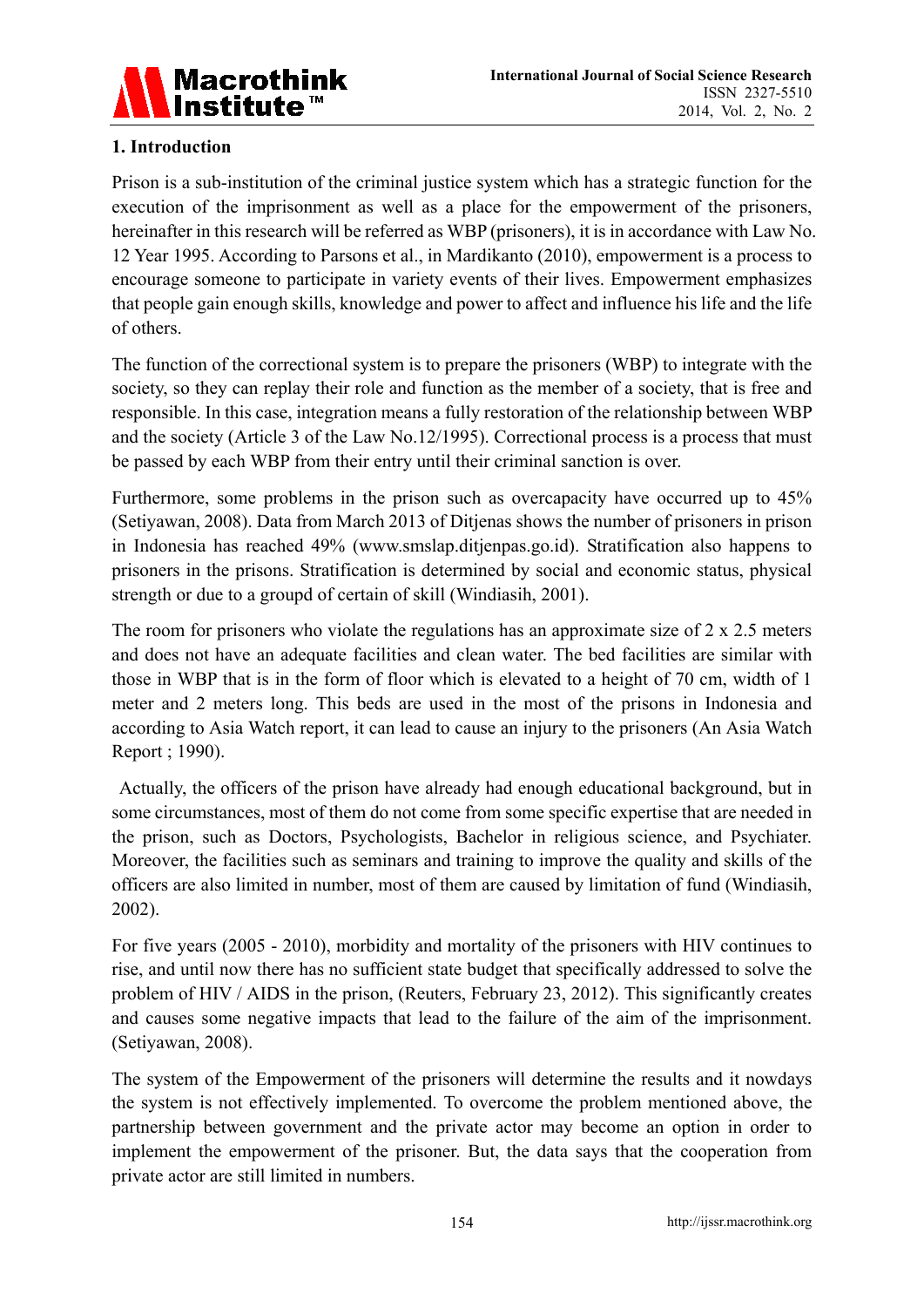

Furthermore, The Law No. 40 of 2007 on Limited Liability Company Article 74 which states that it is required for any company that carries on business in the field of or relating to natural resources to fulfill its social responsibility and the environment or in the community which is known as Corporate Social Responsibility (CSR), which is then followed by the issuance of PP 47 in 2012.

PT. Holcim Indonesia Tbk Cilacap plant is one business actor that concern with the surrounding environment through its company's CSR program. PT Holcim Indonesia Tbk Cilacap Plant, in 2010 has a program for empowerment of the prisoners in Nusakambangan island, which is one form of partnership between government and the private actor.

In the process of empowerment program for the prisoners in Nusakambangan, PT Holcim Indonesia Tbk Cilacap Plant facing some problems, it includes the lack of infrastructures, limited human resources (HR), insufficient funding and obstacles in maintaining the relationship with stakeholders such as the Ministry of Justice and local Government.

Based on some description mentioned above, it needs to be done a deep uderstanding and research about the empowerment of the prisoner through the partnership between governemnt and PT Holcim Indonesia Tbk Cilacap Plant.

## **2. Objectives of the Research**

- 1) To describe the implementation of the empowerment of the prisoners in Nusakambangan before the partnership program of Corporate Social Responsibility PT Holcim Indonesia Tbk Cilacap Plant is executed.
- 2) To identify the implementation of the empowerment of the prisoner between government and private actor through Corporate Social Responsibility PT Holcim Indonesia Tbk Cilacap Plant in Nusakambangan.
- 3) To Develop some alternative models for the empowerment of the prisoners through partnership programs between government and private actor especially by implementing Corporate Social Responsibility program in an effort to optimize the empowerment of the prisoners in the future.
- *2.1 The Questions the Research Attempts to Answer* 
	- 1) How is the implementation of the empowerment of the prisoners in Nusakambangan before the partnership program of Corporate Social Responsibility PT Holcim Indonesia Tbk Cilacap Plant is executed.
	- 2) How is the implementation of the empowerment of the prisoner between government and private actor through Corporate Social Responsibility PT Holcim Indonesia Tbk Cilacap Plant in Nusakambangan.
	- 3) How are the alternative models for the empowerment of the prisoners through partnership programs between government and private actor especially by implementing Corporate Social Responsibility program in an effort to optimize the empowerment of the prisoners in the future.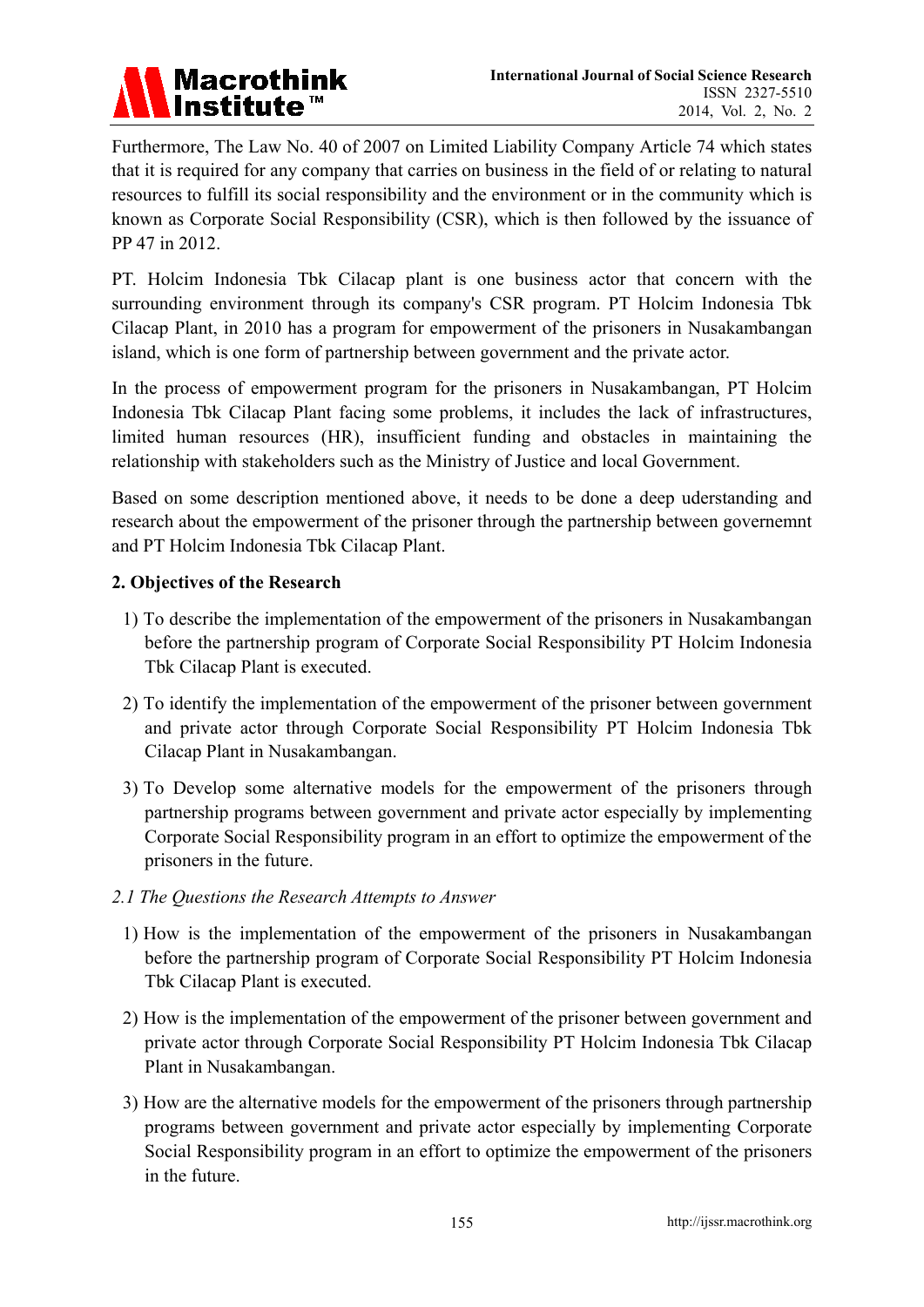

# **3. Literature Review**

## *3.1 The Social Development and Empowerment*

There is no clear definition for the development, however, whatever its aim, its goal and its meaning, it should contain all good purpose. Todaro in Kenny (2006) defines development as combination of processes of social, economic, and to obtain a better life.

For Todaro, the three main objectives of the development are :

- a. To increase the availability and to widen the distribution of basic material needs, such as food and housing.
- b. To improve the standard of living, include the concern of cultural values, higher incomes and more jobs opportunities.
- c. Expanding the range of economic and social choices in society.

Comprehensive understanding about development is defined by Mardikanto (2009) as follow: Development is a conscious effort, carried out continuously by the government together with all members of the community, using technology to meet all the needs or solve the problems that are and that will be faced, in order to achieve the collective social welfare and a good quality of life.

What means by technology by Dhakidae in Mardikanto (2009), it is not just in the form of equipment or physical objects, but it also includes: ideas, methods, techniques and the effort or activity that needs to be done to meet the needs and or improvement of people's lives.

In relation to social development, the strategy that can be implemented in order to improve the standard living of the people, Midgle in Ali (2008) suggests that there are three (3) major strategies, namely:

- 1) The social development through individual (social development by the individual) or known as enterprise individualist approach.
- 2) Social development through community (social development by communities). Where groups of people together attempting to develop its local community. This approach is known as Communitarian approach (Communitarian approach).
- 3) Social development through government (social development by govermant), where social development is done by agencies of government (govement agencies) this approach is known as a static approach (static approach).

Meanwhile, Empowerment by Jim Ife (2008) means that the development of the opportunity, knowledge, and skills in determining the future. The main concept is to provide a wide opportunity for the community to determine its own direction.

The term empowerment can also be interpreted as an effort to meet the needs of individuals, groups and community so that they have the ability to make choices and control of their own environment in order to meet their own needs and necessities. Correspondingly, empowerment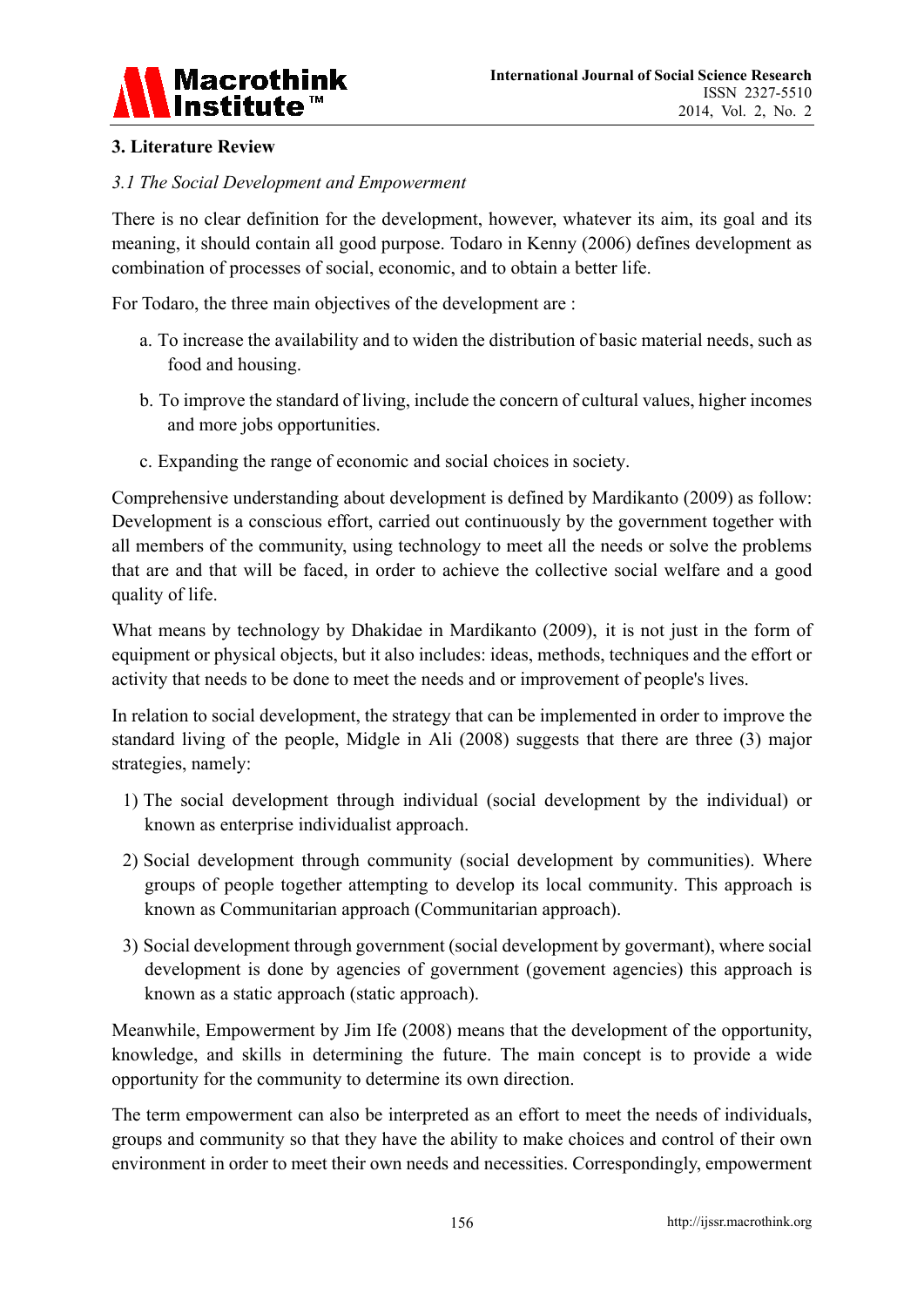

can be interpreted as an effort to increase the ability of people (the poor, marginalized) to express their opinions and or their needs, choices, to participate, to negotiate, to influence and manage for the better of life (Mardikanto, 2010).

In this sense, empowerment means improving the quality of life of individuals and society, in the sense of:

- (1) Improvement in the economy, particularly food availability
- (2) Improvement of social welfare (education and health)
- (3) Independence from all forms of intimidation and violation
- (4) Ensuring security
- (5) Ensuring the human rights, free from the fear

In harmony with the meaning of empowerment that has been described above, Cattaneo and Chapman (2010) defines empowerment as a process where somebody taking a step towards to achieve goal, observing and implementing certain action to obain that goal.

## *3.2 Prison*

Juridical approach which is used as a basis of using the system of imprisonment (correctional system) is the Law No. 12 of 1995). The idea is based on ideology and philosophy of Pancasila (Atmasasmita, 1982).

Theoretically, the concept is "healthy reentry into the community" (Zulfa, 2011). It means that the basic concept of imprisontment or correctional (pemasyarakatan) is to create the prisoners to be a good society when they reentry into community.

Purnomo (1986) states that the provision of the correctional system is basically as the application of the concept of "treatment of Offender". The treatment of the offender has a good understanding that are aimed to "repair" the act and attitude of the offender.

The principle of treatment of offenders can be found in the Decree of the Head of the Directorate of Correctional No.KP10.13/31, Jakarta, February 8, 1965. The decree states that the correctional is a process, a therapeutics process in which the prisoners at the time they enter into the prison are considered to be not harmony with society, have a negative relationship with some elements of society, and therefore need to get assistance in which finally they can get back to integrate with the society harmoniously (Nasution, 1993).

## *3.3 Empowerment of the Prisoners (WBP)*

Empowerment of the prisoners according to the Act No: 12 of 1995 is the way, direction and boundaries to empower the prisoners based on Pancasila which is implemented in an integrated manner between the officers of the prison, the prisoners, and the society to improve the quality of the prisoners, to fix themselves and to realize their mistake and finally not to repeat their criminal offense. As the purpose so that they can be accepted by the society, can actively participate in the development, and can live as a good person and responsible citizen.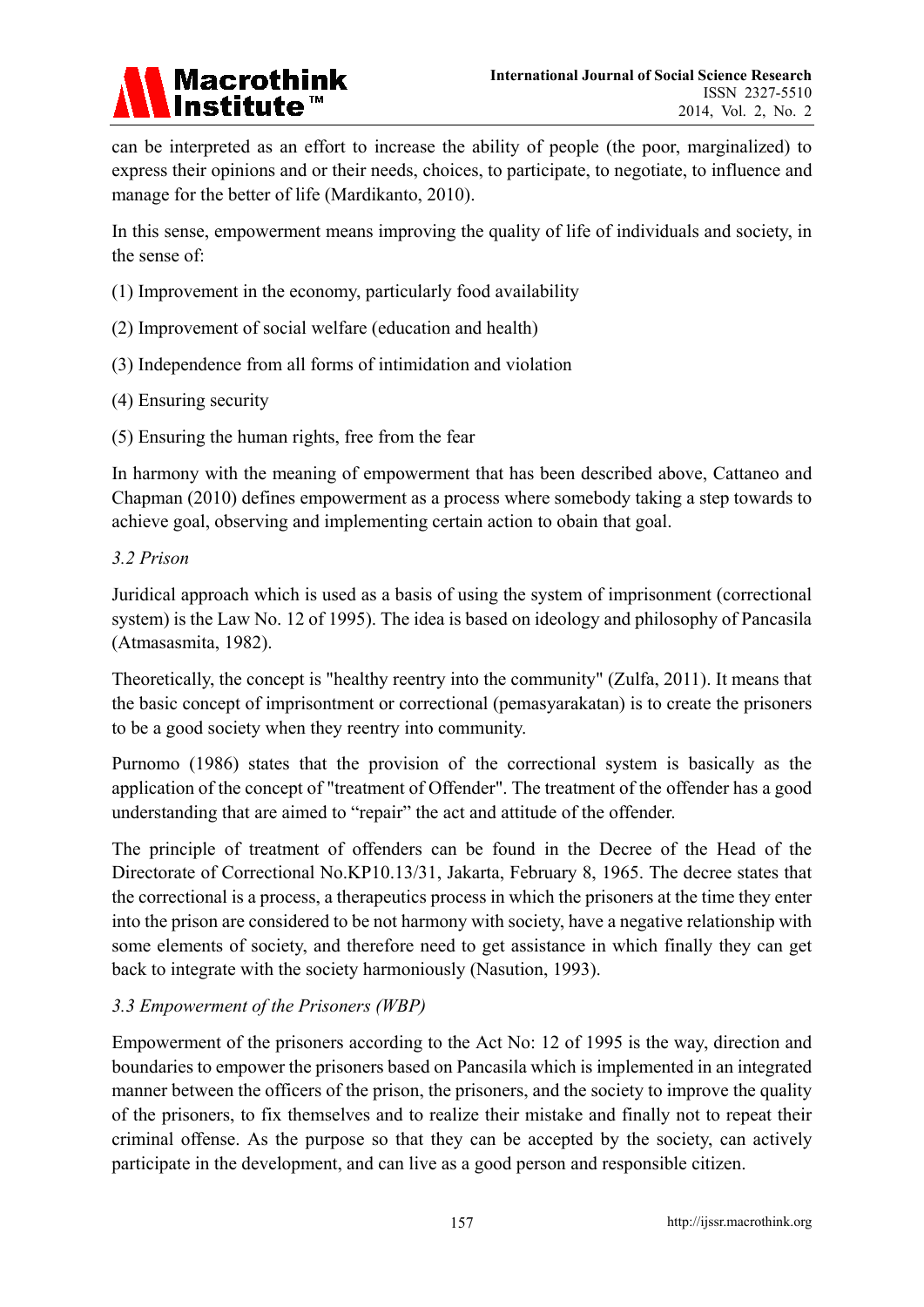

# *3.4 Partnership Program*

Jim Ife (2008) stated that the community development depended on the participation of everyone. Everyone needs to actively involve achieving the collective goal, but it does not mean they should perform the same contribution, because everyone has their own interest, skill and capacity.

The partnership is an agreement between individuals, groups or organizations that agree to work together to fulfill the obligations or carry out certain activities, together bear the risks and benefits and periodically review their relationship.

Three principles that are essential to perform the partnership:

- a. Equality or balance (equity)
- b. Transparency
- c. Mutual understanding / mutual benefit (Wibisono, 2007)

According to Nelzon and Zadek in Lee (2011), partnership means: Synergy, Overcome social problem, continuous interaction, Mutual Benefit, and the Partnership morethan funding.

## *3.5 CSR (Corporate Social Responsibility)*

Corporate Social Responsibility is the responsibility of an organization toward the impacts of its decisions and activities on the society and the environment. Elkingto stated that the companies shall uphold "3P" to remain exist. Besides profit oriented, the company shoud also pay attention to the fulfillment of the public welfare (people) and actively contribute to protect the environment (planet), Wibisono (2007).

Eight types of CSR International Business Leaders' Forum

- a. Helps to reduce poverty and improve the quality of life.
- b. Build trust and mutual respect.
- c. Minimize conflicts, particularly those caused by the activities of the company.
- d. Help to combat crime.
- e. Support the social entrepreneurs (social entrepreneurship) locally.
- f. Provide of social services in certain situations, for example: disasters and conflicts.
- g. Encourage inter- religious tolerance, ethnic, etc.
- h. Support the cultural activities and cultural heritage preservation (Suharto, 2010).

## **4. Methodology**

This research was conducted in PT. Holcim Indonesia Tbk. Cilacap Plant and prison which is located in Nusakambangan by using a case study approach. The dimensions of the research include: Government Policy on the Sector of empowerment of the prisoners (WBP), Public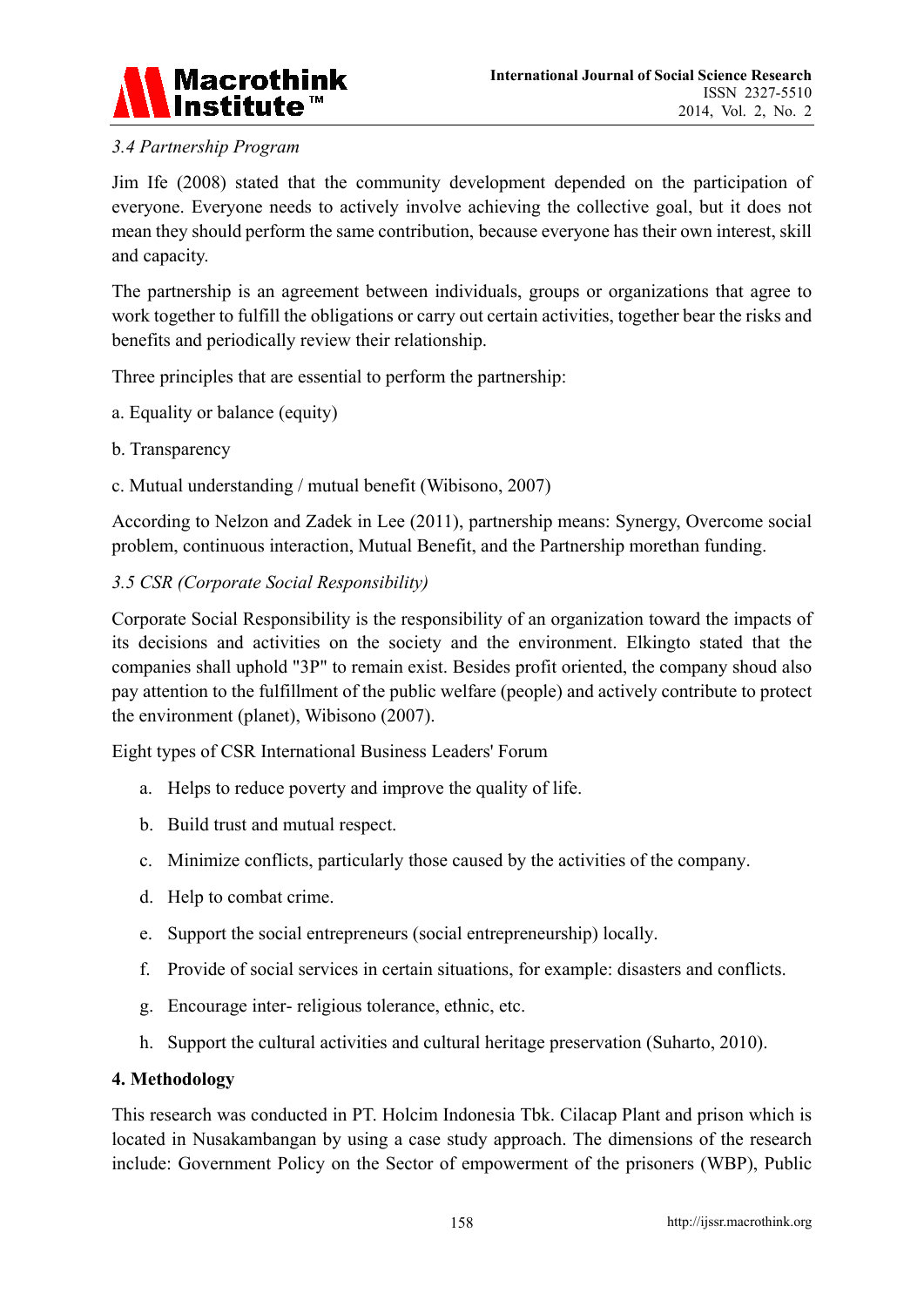

responds against the prisoners, the conditions of each prisoners inside the prisons, Government Policies Relating to CSR, Public response Against the Empowerment of the prisoners, the intern Policy of PT Holcim Indonesia Tbk Cilacap plant, CSR program of PT Holcim Indonesia Tbk Cilacap Plant, the results and benefits of the Empowerment and partnership Model in the future.

This research used a total of 61 informants. Data were collected by interview, focus group discussions, observation and the study of books and documents. The validity of the data is furthermore checked through observation, persistence, triangulation method and data sources triangulation were then analyzed with an interactive model.

## **5. Result of the Reasearch**

(1) The Implementation of empowerment of the prisoner in Nusakambangan before the partnership program through Corporate Social Responsibility of PT Holcim Indonesia Tbk Cilacap Plant is still less than optimal. This is because:

To be able to implement the policy of the Government, in the perspective of law, it must be supported by a good legal system. Lawrence M. Friedman (1975), Sociology of Law expert stated that the successfulness or failure of law enforcement depends on: Substance of Law, Legal Structure / Institutions and Legal Culture.

The results of this research revealed that the three elements as stated by Friedman can not be entirely implemented well. In the substance of the law, where the Directorate General of Corrections (Ditjenpas) does not have direct supervision to the prison, the prison under the supervision of the Regional Office of the Ministry of Justice and Human Rights.

In the structure of the law, the officer of the prison in fact, still has the lack quality and quantity. And there are also officers who involve in the criminal case. The quality and quantity of the officers still does not meet what is expected.

Sulaiman Midshipman (2012), stated that the purpose of the empowerment is to to empower the officer in one side and the prisoners in another side. Empowerment of the officer is intended to create the officers more capable, responsive, and accommodative, while empowerment of the prisoners is intended to make prisoners more capable, proactive, and aspirative.

Another thing that finally concluded in this research that the empowerment of the prisoners before the partnership through CSR program is Lack of community participation because people still have a negative stigma against prisoners.

Prior to the partnership through CSR programs, almost all informants also agreed that the facilities and infrastructure in the process of empowerment of the prisoners in the prisons is still minimal or inadequate. Almost all prisons in the prison of Nusakambangan experiencing a over-capacity problem, this problem cause to the unbalance number between the officers and the prisoners.

(2) The implementation of the empowerment of the prisoner between government and private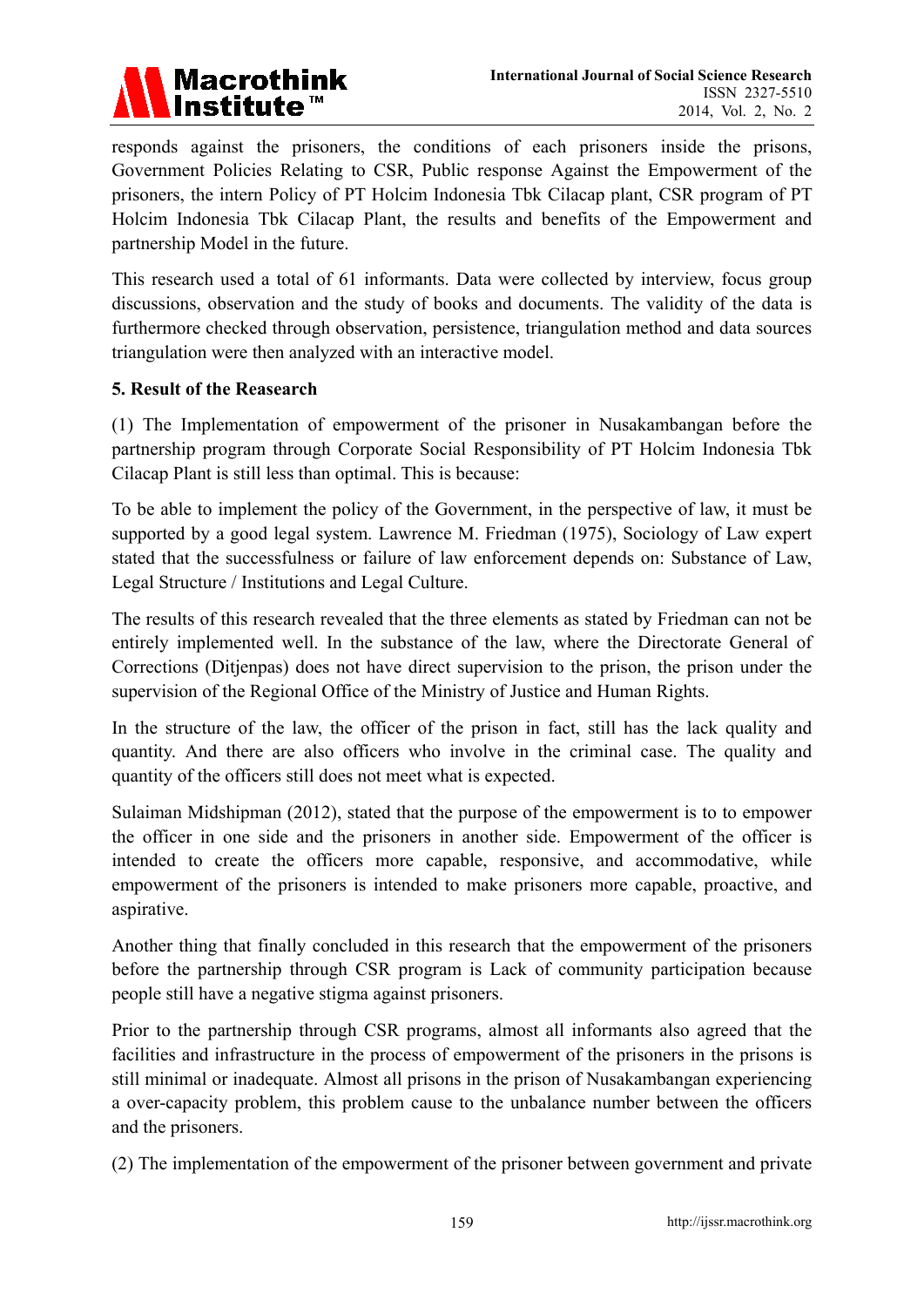

actor through Corporate Social Responsibility PT Holcim Indonesia Tbk Cilacap Plant in Nusakambangan.

CSR in Indonesia needs to be regulated so that there is a role in the completion of the company's problems in Indonesia. This includes problems that the empowerment of the prisoners still remains a serious problem. And CSR are regulated by the state, in line with that implied in Article 33 of the 1945 Constitution.

CSR programs are needed by prisons in an effort to strengthen the empowerment of the prisoners. That is because the budget that allocated by the government for the empowerment of prisoners in the prisons is still insufficient. It is getting worst after the government cuts the budget in 2014 with no adequate reason.

The existing problem for the empowerment of the prisoner needs a significant role from many parties, it can not be solved by the government itself, it requires the participation of the community and the business actor in a whole.

CSR programs of PT Holcim. Tbk. Cilacap Plant for empowerment of the prisoners in Nusakambangan include: human capacity development, business capacity development, and the development of environmental capacity.

By analyzing at the above discussion, the partnership for the empowerment of the prisoners between the government and PT Holcim Indonesia Tbk Cilacap Plant through its CSR program in Nusakambangan needs the role of another sectors which considered to play significant role, the main reason that the existing problems in the empowerment of prisoners in the prisons can not be resolved by the government itself, the participation of the community and the business sector are also required. Implementation of CSR of PT. Holcim. Tbk. Cilacap Plant in Nusakambangan was responded and greeted positively by stakeholders, although it still requires improvement in its implementation. Furthermore, the CSR programs conducted by PT. Holcim Indonesia Tbk Cilacap Plant for empowerment of the prisoners in Nusakambangan is in accordance with the reference of the International Business Leaders' Forum (IBLF), which is suggest to help in overcoming the problem of crime.

(3) The model for the empowerment of the prisoners through partnership programs between government and private actor especially by implementing Corporate Social Responsibility program in an effort to optimize the empowerment of the prisoners in the future is emphasized to:

- a. Strengthening the Partnership,
- b. Strengthening the Implementation of CSR,
- c. Strengthening the Development of the Empowerment of the prisoners.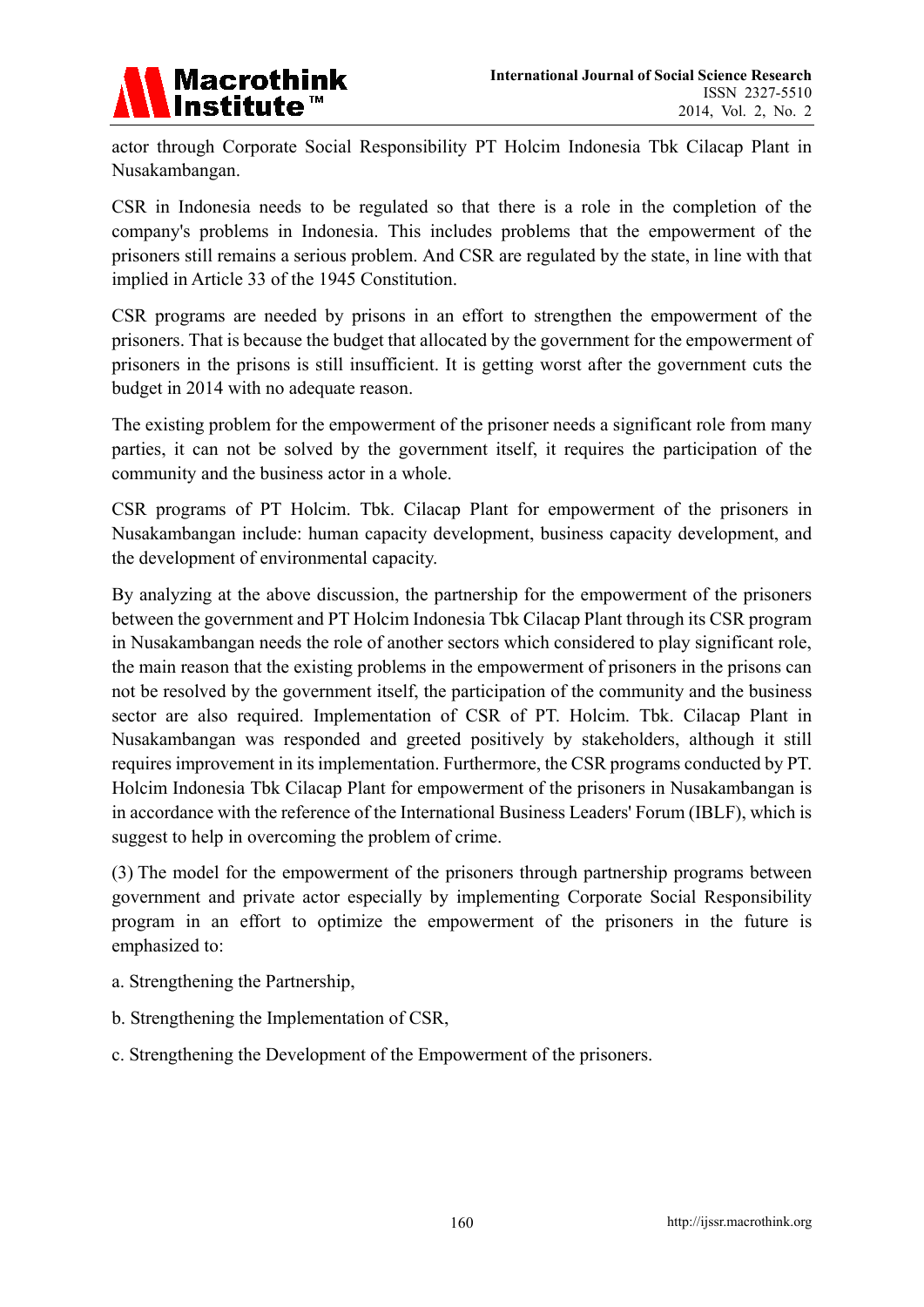

#### **MODEL FOR THE EMPOWERMENT OF THE PRISONERS THROUGH PARTNERSHIP PROGRAMS**

#### **BETWEEN GOVERNMENT AND PRIVATE ACTOR ESPECIALLY BY IMPLEMENTING CORPORATE SOCIAL RESPONSIBILITY PROGRAM**



#### **6. Conclusion**

This Research has the following conclusions:

(1) The Implementation of empowerment of the prisoner in Nusakambangan before the partnership program through Corporate Social Responsibility of PT Holcim Indonesia Tbk Cilacap Plant is still less than optimal. This is because:

- a. In the substance of the law, the structural organization of ministry of law and human rights is considered to be less effective, where the Directorate General of Corrections (Ditjenpas) does not have a direct authority in supervising the prison
- b. In the structure of law, the officers of the prison are still less in quality and quantity.
- c. The lack of the participation and role of the society in the empowerment of the prisoners. This is because society still has a negative stigma against the prisoners.
- d. The lack of the facilities and infrastructures in the process of empowerment of the prisoners in the prison. Limited facilities and infrastructure such as over capacity has created a particular sub of culture among prisoners that eventually raise some new problems.
- e. However, some problems mentioned above do not influence the social relations between prisoners and the officers in the process of empowerment of prisoners.

(2) The implementation of the empowerment of the prisoner between government and private actor through Corporate Social Responsibility PT Holcim Indonesia Tbk Cilacap Plant in Nusakambangan

a. Indonesian law which expressly requires each investor to implement Corporate Social Responsibility through Act No. 25 of 2007 and it is required for the Limited Liability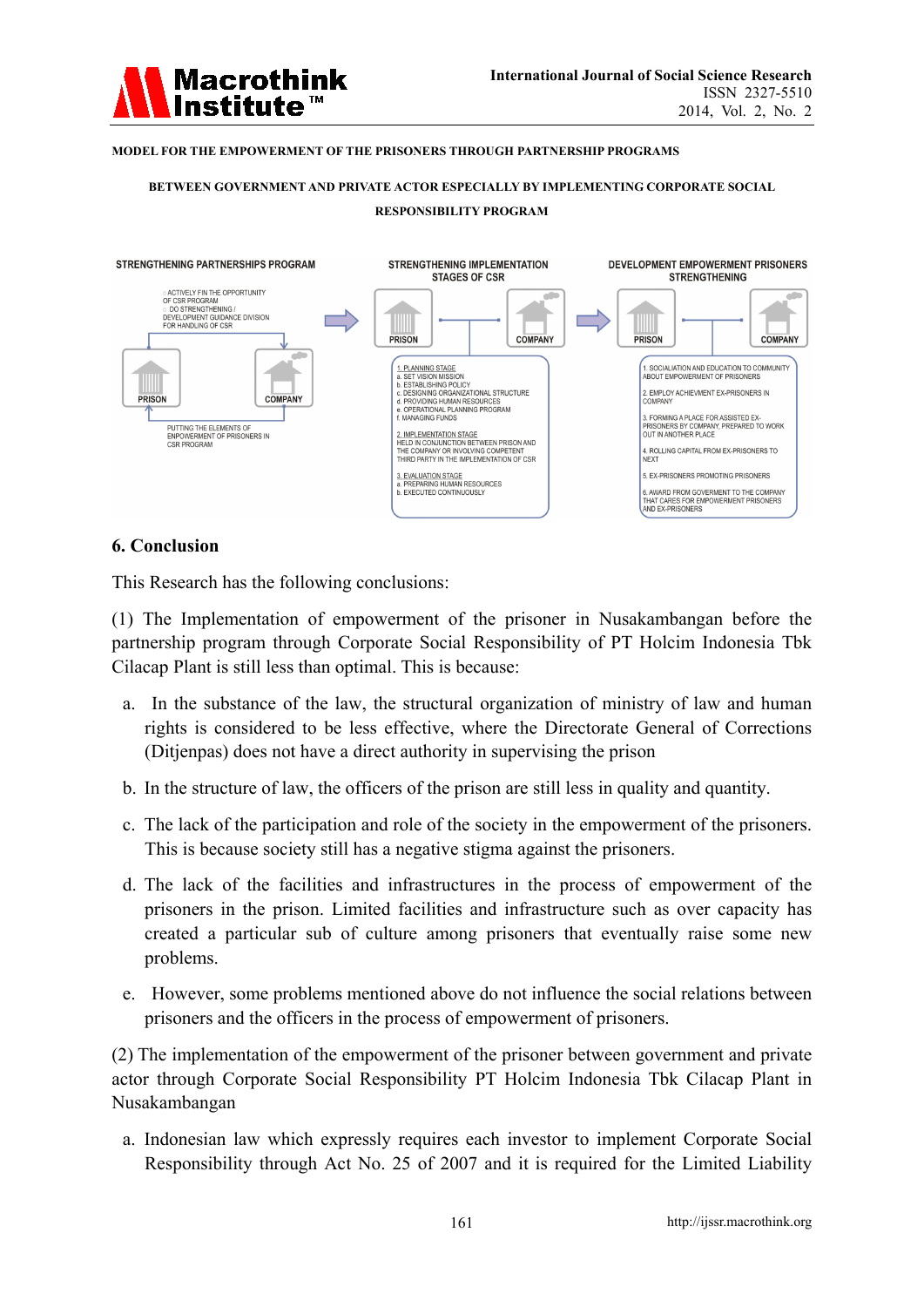

Company to implement the Social and Environmental Responsibility in accordance with the Law No. 40 of 2007, is appropriate for the conditions in Indonesia at this time.

- b. CSR programs is needed by prisons in an effort to strengthen the empowerment of the prisoners. That is because the budget that allocated by the government for the empowerment of prisoners in the prisons is still insufficient. It is getting worst after the government cuts the budget in 2014 with no adequate reason.
- c. The existing problems for the empowerment of the prisoner needs a significant role from many parties, it can not be solved by the government itself, it requires the participation of the community and the business actor in a whole.
- d. Implementation of CSR PT. Holcim. Tbk. Cilacap Plant in Nusakambangan responded positively by stakeholders and in accoradance with the principles of the Triple Botton Line of Elkingto.
- e. CSR programs of PT Holcim. Tbk. Cilacap Plant for empowerment of the prisoners in Nusakambangan include : human capacity development, business capacity development, and the development of environmental capacity.
- f. CSR program of PT Holcim. Tbk. Cilacap Plant for empowerment of prisoners in Nusakambangan is covering the policy, institutional, energy, implementation, financing, monitoring, and control of empowerment.
- g. The results and benefits of CSR programs of PT Holcim Tbk Cilacap Plant in Nusakambangan are responded positively by stakeholders. Both inside and outside stakeholders.

(3) The model for the empowerment of the prisoners through partnership programs between government and private actor especially by implementing Corporate Social Responsibility program in an effort to optimize the empowerment of the prisoners in the future is emphasized to:

- a. Strengthening the Partnership,
- b. Strengthening the Implementation of CSR,
- c. Strengthening the Development of the Empowerment of the prisoners.

## **7. Recommendations**

From the result of the research, some recommendation as further addressed to:

## *7.1 Advice to the Government*

a. The government needs to review the substance of the law on the structural organization of ministry of Law and Human Rights on Correctional Field, where the Directorate General of Correctional (Ditjenpas) does not have direct authority in supervising the Prison.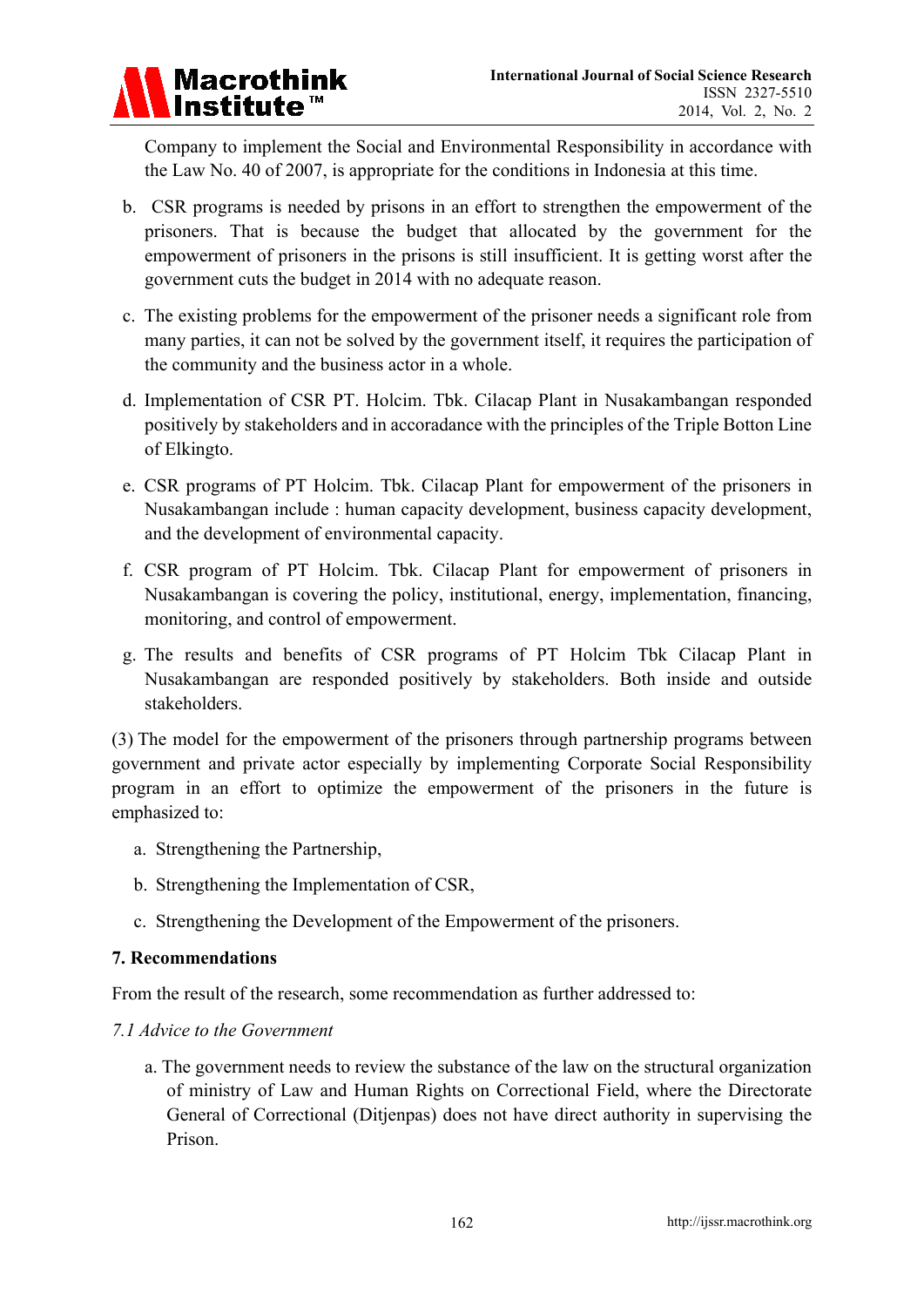

- b. The government need to actively find the "opportunity" of CSR programs as a new idea or as an alternative solution to strengthen the program of the empowerment of prisoners.
- c. The officers of the prison as one of the legal structure are expected to have the will to improve their quality in order to be facilitators of the empowerment of the prisoners and indeed it also needs the political will from the government.
- d. Some seminars and trainings should be done for the officers of the prisons and the prospective officers of the prison.
- e. it need to reconsider the term "development (pembinaan) " of the prisoners.

## *7.2 Suggestion to the Business Sector*

- a. Besides profit oriented, it is necessary that the company should also pay its attention to the welfare of the local society and actively contribute to protect the environment. In this case, the sustainable concern of the business community to implement CSR programs for the empowerment of the prisoners is really needed.
- b. The scope CSR program PT. Holcim Indonesia Tbk. Cilacap Plant needs to be expanded and developed, especially in term of its structural.

## *7.3 Suggestion to the Society*

The existing problems in the process of the empowerment of the prisoners in the prison can not only be solved by expecting the role of government, the role of the officers of the prison or the role of the prisoners themselves, but it also requires the participation of the society in a whole.

Society is expected to have a high concern in strengthening the empowerment of the prisoners in the prison. Moreover, society is also expected not to give a negative stigma to the ex prisoners as well as willing to provide and give the opportunity for them to work and integrate with society.

## **References**

Adi, I. R. (2008). *Intervensi komunitas: pengembangan masyarakat sebagai upaya pemberdayaan masyarakat*. Rajawali Pers (Rajagrafindo Persada).

Vorenberg, E., & Vorenberg, J. (1990). *Prison Conditions in Indonesia*. Human Rights Watch.

Annual Report. (2012). *M.embangun Optimisme Pemasyarakatan Prouktif*. Direktorat Jenderal Pemasyarakatan.

Atmasasmita, R. (1982). *Strategi Pembinaan Pelanggar Hukum Dalam Konteks Penegakan Hukum di Indonesia.* Bandung: Alumni.

Cattaneo, L. B., & Chapman, A. R. (2010). The process of empowerment: a model for use in research and practice. *American Psychologist, 65*(7), 646. http://dx.doi.org/10.1037/a0018854

Direktorat Jenderal Pemasyarakatan. (2013). *Data Terakhir Jumlah Penghuni Perkanwil*.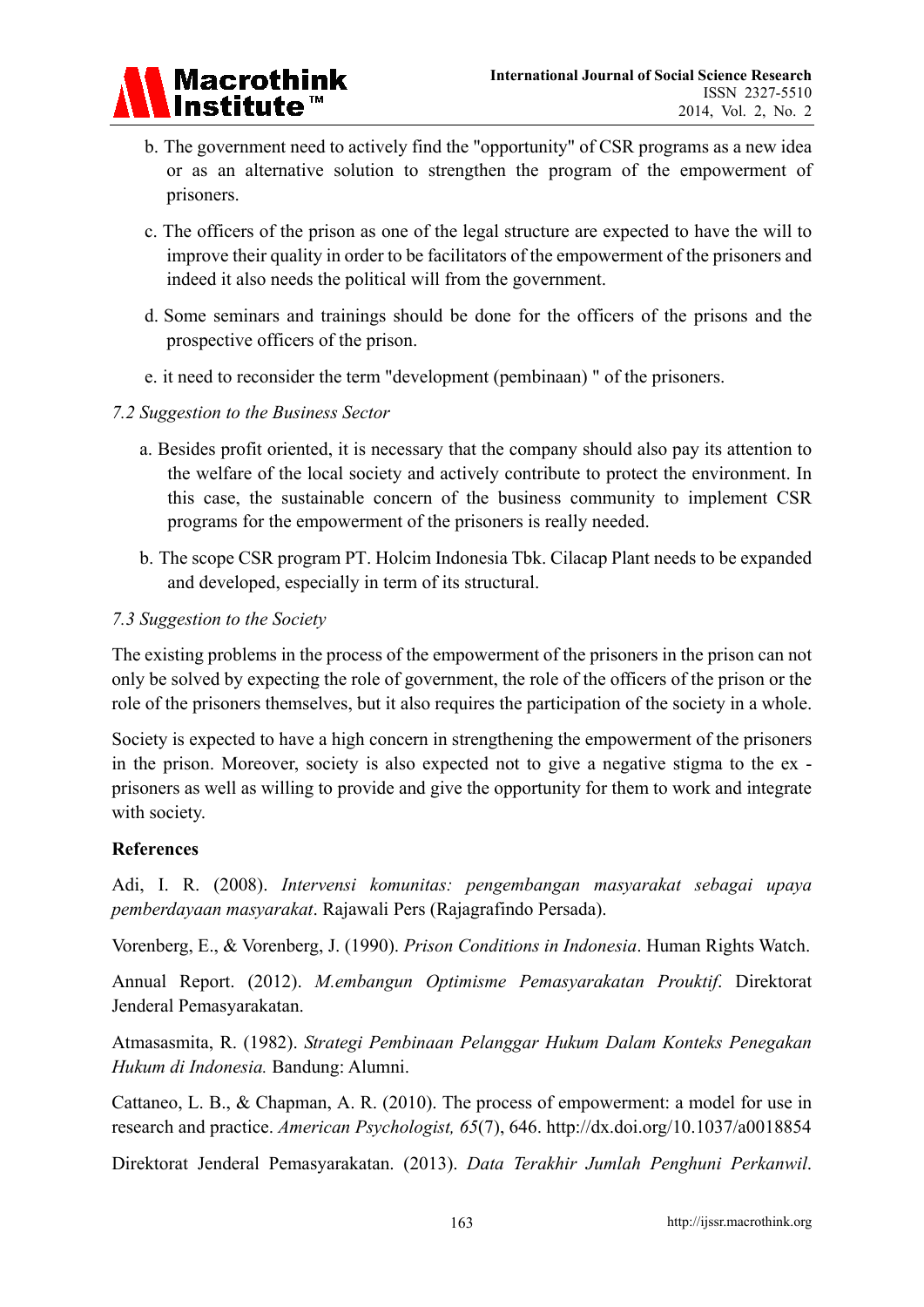

Sistem Database Pemasyarakatan. Retrieved from http://smslap.ditjenpas.go.id/public/grl/current/monthly diakses 10 April 2013

Ife, J., & Tesoriero, F. (2008). Community Development: Alternatif Pengembangan Masyarakat di Era Globalisasi. *Diterjemahkan dari Community-Based Alternatives in an Angel of Globalisation oleh S. Manullang, N. Yakin, M Nursahid. Pustaka Pelajar, Yogyakarta*.

Kenny, S. (2006). *Developing communities for the future*. South Melbourne: Thomson.

Lee, L. (2011). Business-Community Partnership: Understanding the nature of Partnership. *Corporate Govermance, 11*(1), 29-40. http://dx.doi.org/10.1108/14720701111108826

Mardikanto, T. (2009). *Sistem Penyuluhan Pertanian*. Surakarta. UNS Press.

Mardikanto, T. (2010). *Metode Penelitian dan Evaluasi Pemberdayaan Masyarakat: Untuk Akademisi, Praktisi dan Peminat Pemberdayaan Masyarakat*. Surakarta: Prodi Pemberdayaan Masyarakat Pascasarjana UNS.

Mardikanto, T. (2010). *Konsep-Konsep Pemberdayaan Masyarakat*. UNS Press.

Mei, S. Y., & Janet, dan L. (2003). *Prison Reform In Hong Kong: Issues And Prospects.* Submitted in partial fulfillment of the requirements for the degree of Master of Public Administration at the Univercity of Hong Kong.

Miles, M. B., & Huberman, dan A. M. (1992). *Analisis Data Kualitatif*. Jakarta. UI Press

Moleong, L. J. (2004). *Metodologi Penelitian Kualitatif.* PT. Remaja Rosdakarya, Bandung.

Nasution, A. B. (1993). *Perspektif HAM Dalam Pembinaan Terpidana dan WBP Beberapa Pokok Pikiran,* Makalah Seminar Nasional Pemsyarakatan Terpidana II, Jakarta: Universitas Indonesia, 8-9 November 1993.

Ntsobi, M. P. (2005). *Privatisation Of Prisons And Prison Services In South Afrika*. University Of The Western Cape.

Patrick, K. B., Peter, M. J., & Barneveld, dan P. (2010). The Prison of the Future? An Evalution of an Innovative Prison Design in the Netherlands. *The Prison Journal, 90*, 313-330. http://dx.doi.org/10.1177/0032885510373506

Poernomo, B. (1986). *Pelaksanaan Pidana Penjara Dengan Sistem Pemasyarakatan*. Yogyakarta: Liberty.

Setiawan, A. (2008). *LP di Indonesia over Capacity 45%.* News.okezone.com. Diakses Januari 2011.

Shepard, J. M. (1984). *Sociology.* West Publishing co. St Paul, Minnesota.

Shichor, D., & Sechrest, dan D. K. (1996). *Delegating Prison Operations to Public or Private Entities*.

Singarimbun, M. (1989). *Metode Penelitian Survey*. LP3S. Jakarta.